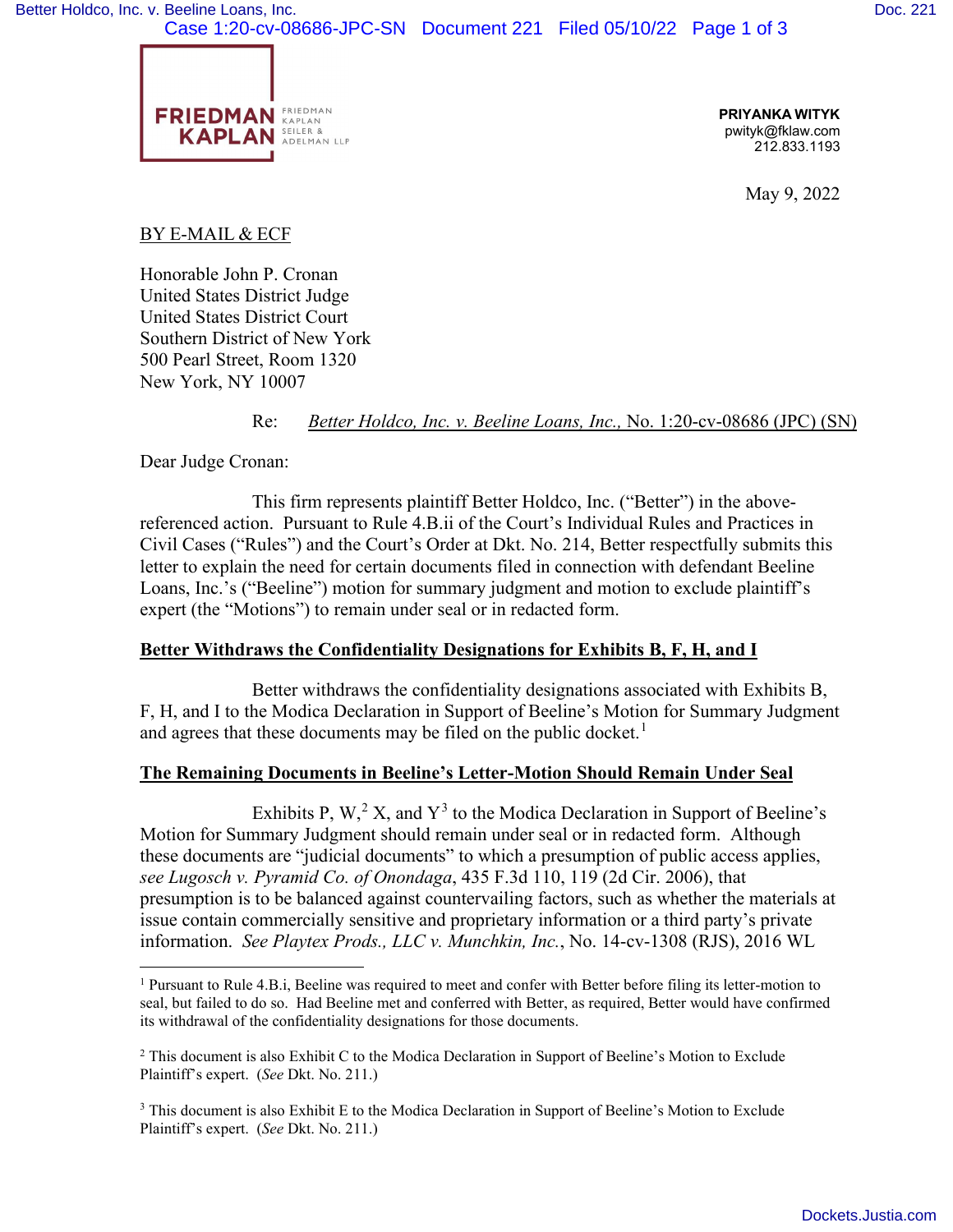Hon. John P. Cronan - 2 - 2 - 1999, 2022

1276450, at \*11 (S.D.N.Y. Mar. 29, 2016) (granting motion to seal information reflecting sales, revenues, and marketing strategies because disclosure could cause competitive harm). Indeed, the presumption of public access can be overcome when the disclosure of information about confidential business strategy, financials, marketing and promotional expenses, and other sensitive information could place a party at a competitive disadvantage, *see, e.g.*, *New York v. Actavis*, No. 14-cv-7473, 2014 WL 5353774, at \*3-4 (S.D.N.Y. Oct. 21, 2014) (granting motion to seal business plans, profit projections, and budgets), or when sealing would preserve a third party's personal privacy interests. *See United States v. Amodeo*, 71 F.3d 1044, 1050-51 (2d. Cir. 1995) ("privacy interests of innocent third parties ... should weigh heavily in a court's balancing equation") (citation omitted).

Exhibits W, X, and Y are the expert reports of Better's damages expert, Stephen Holzen, and two of Beeline's proffered experts: Joseph Garrett and Karl Weisheit. As explained in Better's letter-motion to seal, Dkt. No. 191, these documents contain or refer to (1) information from Better's Operating Model, which consists of dozens of spreadsheets reflecting highly confidential financial information, (2) Better's confidential agreements with five of its key marketing partners, which contain non-public pricing and other terms that give Better a competitive advantage, and (3) confidential information about Better's marketing strategies and costs. *See* Modica Decl., Ex. W, Holzen Rep. at ¶¶ 32, 87, 90, 92-97, 132, text accompanying footnotes 340-43 and 345-47, and Exhibits 2.3, 3.1-3.3, 3.5-3.6, 3.8, 4.3-4.5, 5.0, 6.1, 8.1-8.2; Ex. X, Garrett Rep. at 6-7; Ex. Y, Weisheit Rep. at 24-25, 29-30, 45-46, 50 and Schedules 3, 3.1, 5, 7. The competitively sensitive nature of this information outweighs the presumption of public access and, accordingly, these documents should remain under seal. *See Actavis*, 2014 WL 5353774, at \*4 (granting motion to seal information related to profit and other financial projections, business plans, and promotional budgeting); *Playtex*, 2016 WL 1276450, at \*11 (granting motion to seal documents reflecting product development and marketing strategies). Furthermore, the Court already approved the redaction and sealing of these documents in a prior Order. (*See* Dkt. No. 217.)

Exhibit P is a confidential settlement agreement between non-party Jack Abramowitz and Better. The settlement agreement references non-party Abramowitz's personal equity holdings in Better, limitations concerning non-party Abramowitz's future employment, and otherwise does not contain any information relevant to the instant lawsuit.<sup>[4](#page-1-0)</sup> Given non-party Abramowitz's and Better's legitimate privacy interests in maintaining the confidentiality of the terms of the settlement agreement and the document's irrelevance to the claims and defenses asserted in this case, Exhibit P should remain under seal. *See Chigirinskiy v. Panchenkova*, 319 F. Supp. 3d 718, 740 (S.D.N.Y. 2018) (permitting redaction of settlement agreement involving nonparties with a strong privacy interest and relating to issues with no bearing on the adjudication of the parties' motion); *Louis Vuitton Malletier, S.A. v. Hyundai Motor America*, No. 10-cv-1611 (PKC), 2012 WL 1022258, at \*3

<span id="page-1-0"></span><sup>&</sup>lt;sup>4</sup> Although the terms of the settlement agreement have no bearing on this case, Better notes that non-party Abramowitz also signed an affidavit in connection with the settlement which sets forth facts that are highly relevant to this litigation. Better recognizes the public's right to access that affidavit and, indeed, has already filed the affidavit on the public docket. (*See, e.g.*, Dkt. 190, Ex. 10.)